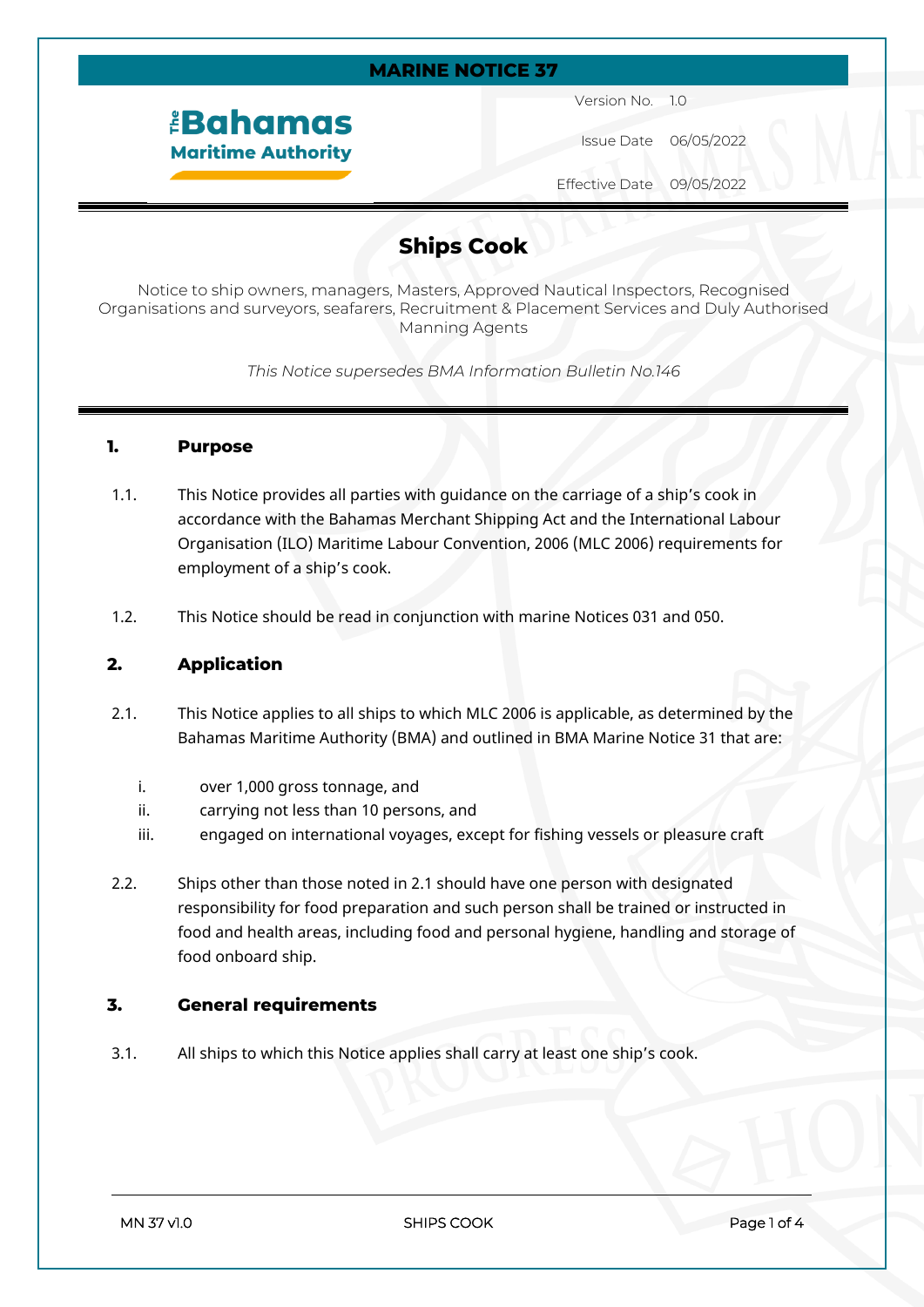

- 3.2. The Company<sup>1</sup> shall ensure that the person assigned as ship's cook is duly trained, qualified and has documentary evidence of their competence. The number of cooks carried should be based on the Company's assessment, taking into consideration the number of persons onboard, the intended voyage(s), compliance with the hours of rest requirements, number of cooking areas and any other relevant factors.
- 3.3. Notwithstanding the carriage of a ship's cook, any person assigned tasks to process food shall be trained or instructed in food and health areas including food and personal hygiene, handling and storage of food onboard ship.
- 3.4. On passenger ships or ships using a third party catering provider, the Company shall ensure that the ship's cook (more commonly referred to as the "Executive Chef" on a passenger ship or other designation that would specify the person responsible for all food handling, food production and food health and hygiene) is duly trained, qualified and has documentary evidence satisfying the requirements of Para 3.2 of this Marine notice. Other subordinate persons assigned tasks of food handling or food processing shall be duly trained and instructed as specified in Para 3.1.2 of this Marine notice with evidence of the training or instructions duly documented.
- 3.5. The ship's cook shall:
	- i. not be less than 18 years old; and
	- ii. have completed an approved training course that includes practical cookery, food and personal hygiene, food storage, stock control, and environmental protection and catering health and safety; and
	- iii. either have served at sea for not less than three (3) months as a second Cook or Assistant Cook or five (5) years in the catering Department as steward or stewardess. The BMA may consider a waiver of the sea service requirements based on the catering experience of the affected person.
- 3.6. The BMA will accept training that:
	- i. has been approved by a country that is party to MLC 2006, or
	- ii. was carried out under the provisions of ILO Convention No. 69 (Certification of Ships' Cooks Convention 1946), or
	- iii. other training that is equivalent to the ILO standards.

**MN 37 v1.0** SHIPS COOK Page 2 of 4 1 The "Company" is the entity responsible for the management of the mother ship in accordance with the ISM Code. For ships which the ISM Code is not applicable, the Company is the Managing Owner in accordance with Section 52 of the Merchant Shipping Act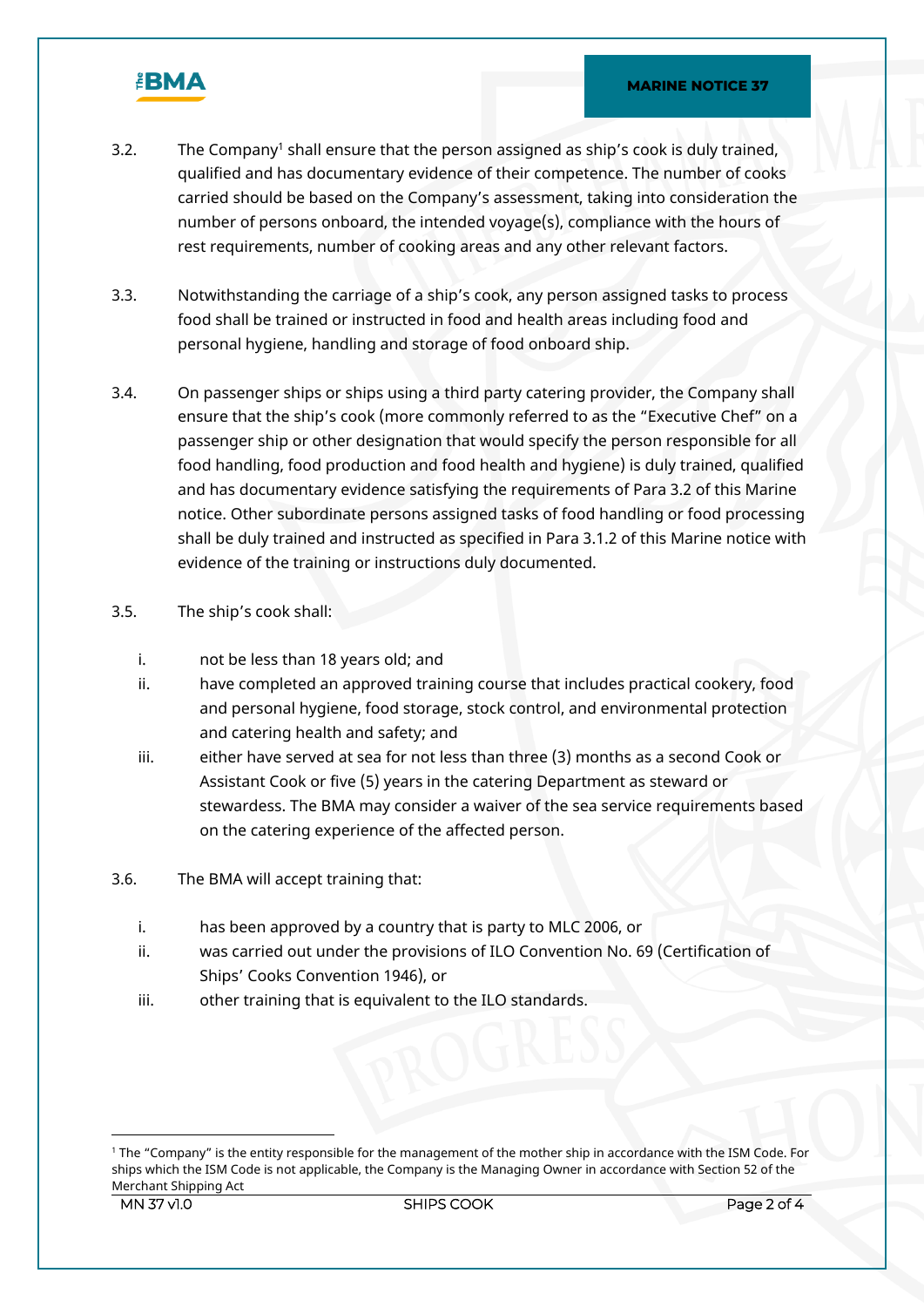

#### 3.7. The BMA may:

- i. allow a ship carrying less than 10 persons and engaged on coastal voyages to sail without a fully qualified ship's cook. Any person assigned tasks to process food shall be trained or instructed in food and health areas including food and personal hygiene, handling and storage of food onboard ship. The Company shall apply for an exemption as outlined in paragraph 3.8,
- ii. permit a non-fully qualified ship's cook to serve as ship's cook until a port where a fully qualified ship's cook can be engaged or for a period not exceeding one month. In such circumstances, the person designated to process food to whom the dispensation is issued shall be trained or instructed in food and health areas including food and personal hygiene, handling and storage of food onboard ship. The Company shall apply for a dispensation as outlined in paragraph 3.8,
- iii. accept the onboard training or instruction of the ship's person who are assigned tasks relating to food processing and food handling. The system for training or instruction should be documented and records should be maintained of persons completing the training/instructions.
- 3.8. The Company applying for an exemption or dispensation shall submit an application in writing to the BMA providing:
	- i. Details of the affected seafarer including evidence of sea service,
	- ii. Details of the affected ship and intended voyage,
	- iii. Copy of any Company training or instructions in food and health,
	- iv. Reason for the application,
	- v. Payment for exemption/dispensation fee, see BMA Marine Notice 050.

### **4. Queries**

4.1. Any queries on this Notice may be submitted to stow@bahamasmaritime.com or any BMA office.